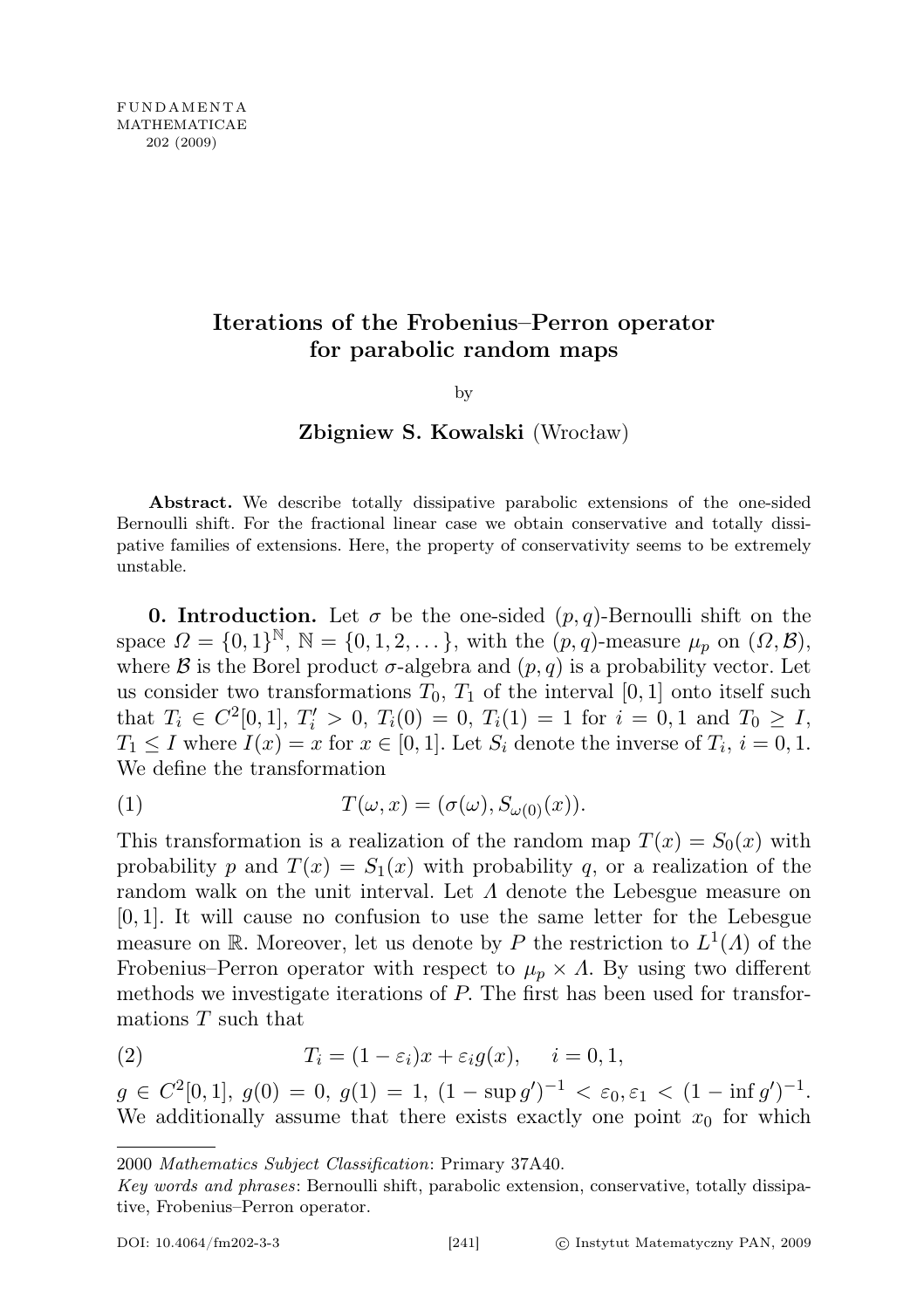$g'(x_0) = 1$  and  $g'(x) < 1$  for  $x < x_0$  or  $g'(x) > 1$  for  $x < x_0$ . By the modification of P to  $P_h$  which relies on replacing A by the equivalent measure with density h we show that  $P_h^n(1) \to 0$ , which yields the total dissipativity of T for some parameters  $\varepsilon_i$ ,  $i = 0, 1$ , and p for  $g(x) = x^2$ . We also observe that  $(T, \mu_p \times \Lambda)$  for T given by (2) is either conservative and ergodic, or totally dissipative. The conservativity of different kinds of random maps is studied in [D-K-S]. In the second method we apply the isomorphism of fractional linear maps with translations of the real line R. By using the results about conservativity of R-extensions, we obtain either conservative and ergodic, or totally dissipative systems which have an equivalent  $\sigma$ -finite invariant measure. The conservative transformations appear to be isolated. Moreover, by repeating the approximation argument from [K3] we extend the area of dissipativity of T given by (2) for  $g(x) = x^2$ . The observation that fractional linear extensions are isomorphic to random walks on R allows us to improve the description of their ergodic properties included in [K3]. We finish our paper by completing the information about the example of  $[K2]$ , i.e. the transformation T given by  $T_0 = \frac{3}{2}$  $\frac{3}{2}x-\frac{1}{2}$  $\frac{1}{2}x^2$ ,  $T_1 = x^2$  and  $p \in (0, 1)$ .

1. Total dissipativity. We start with a slightly more general situation, i.e.  $\sigma$  is the one-sided Markov shift on the space  $\Omega = \{0, \ldots, s-1\}^N$ ,  $s \geq$ 2, with  $(\Pi,\vec{p})$ -measure  $\mu_{\vec{p}}$ . Here  $\vec{p} = (p_0,\ldots,p_{s-1})$  is a probability vector, and  $\Pi = (p_{ij})_{s \times s}$  is a stochastic matrix such that  $\vec{p} \Pi = \vec{p}$ . Let  $\{S_i\}_{i=0}^{s-1}$ be a family of positively and negatively nonsingular transformations of a probability space  $(Y, \mathcal{C}, m)$ , i.e.  $m(B) = 0 \Rightarrow m(S_i^{-1}(B)) = m(S_i(B)) = 0$ for  $i = 0, \ldots, s - 1$ . This definition slightly differs from that of the two-sided nonsingularity [A]. We introduce the transformation

$$
T(\omega, x) = (\sigma(\omega), S_{\omega(0)}(x)).
$$

Let us denote by  $\mathcal{C}(T)$  the conservative part of T and by  $\mathcal{D}(T)$  the dissipative part. Moreover, let  $\alpha = \{A_i : i = 0, \ldots, s - 1\}$  where  $A_i = \{\omega : \omega(0) = i\}.$ 

THEOREM 1. If  $E \subset \mathcal{C}(T)$ ,  $\mu_{\vec{p}} \times m(E) > 0$  and  $T(E) \subset E$  then

$$
E = \bigcup_{i=0}^{s-1} A_i \times E_i \quad \text{for some } E_i \in \mathcal{C}.
$$

*Proof.* Let  $E_x = \{\omega : (\omega, x) \in E\}$ . Suppose, on the contrary, that there exist  $\epsilon > 0$  and i such that

$$
B = \{x : 0 < \mu_{\vec{p}}(E_x \cap A_i) \le (1 - \epsilon)\mu_{\vec{p}}(A_i)\}
$$

has positive measure m. Let  $(\omega, x) \in E \cap A_i \times B$ , where  $\omega$  is a density point for  $E_x$  and  $T^n(\omega, x)$  returns infinitely many times to  $E \cap A_i \times B$  (because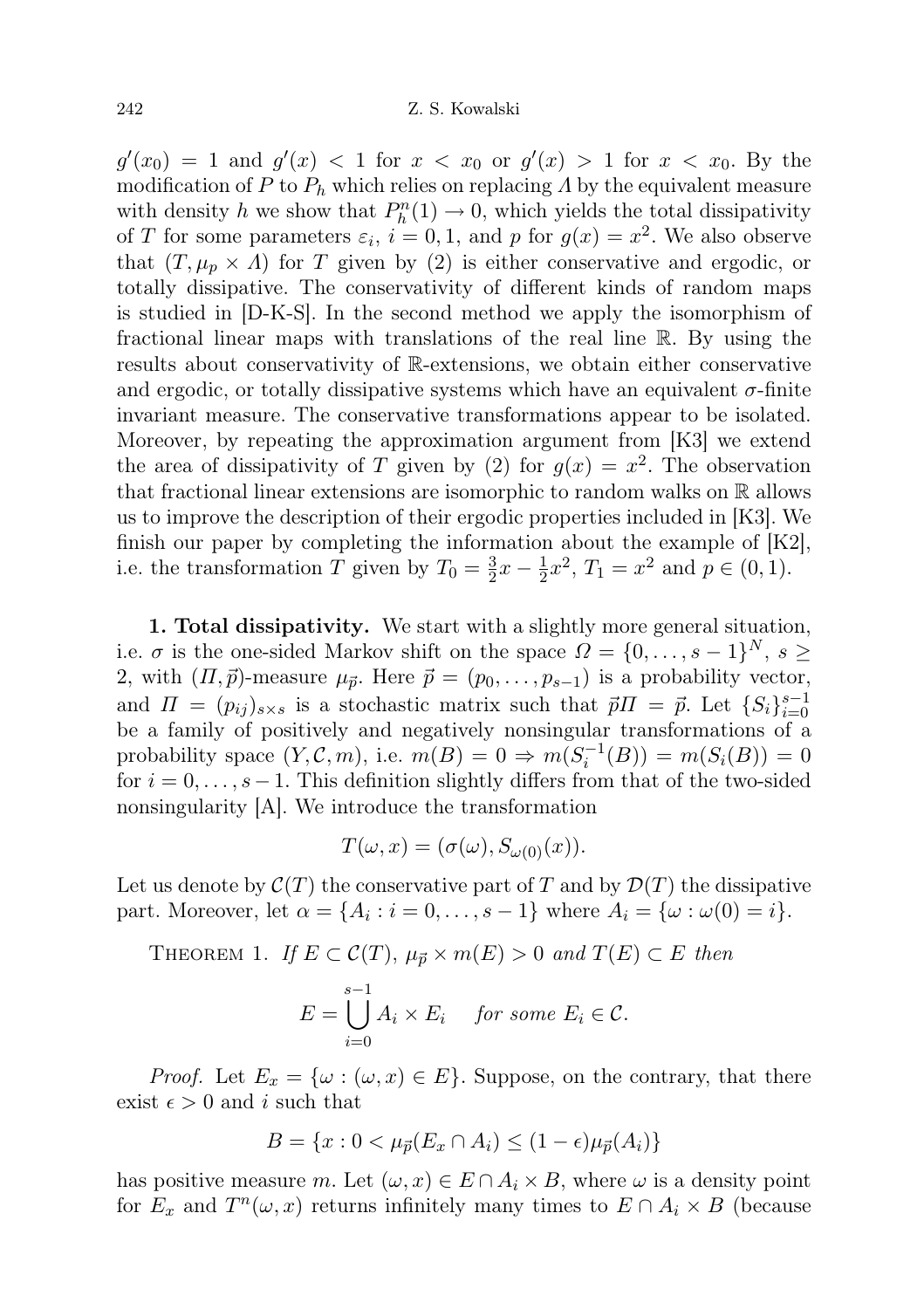$E \subset \mathcal{C}(T)$ . By the choice of  $\omega$ , there exists  $n_0$  such that for  $n \geq n_0$ ,

$$
\mu_{\vec{p}}(A_n(\omega) \cap E_x) \ge (1 - \epsilon/2) \mu_{\vec{p}}(A_n(\omega))
$$

where  $\omega \in A_n(\omega) \in \bigvee_{i=0}^n \sigma^{-i}\alpha$ . Let  $n_1$  satisfy  $n_1 > n_0$  and  $T^{n_1}(\omega, x) \in$  $E \cap A_i \times B$ . Then

$$
T^{n_1}(A_{n_1}(\omega) \cap E_x \times \{x\}) = \sigma^{n_1}(A_{n_1}(\omega) \cap E_x) \times \{S^{n_1}_{\omega}(x)\}\
$$

where  $S^{n_1}_{\omega}(x) = S_{\omega(n_1-1)} \circ \cdots \circ S_{\omega(0)}(x)$ . Hence

$$
E_{S_{\omega}^{n_1}(x)} \cap A_i \supset \sigma^{n_1}(A_{n_1}(\omega) \cap E_x).
$$

Therefore

$$
\mu_{\vec{p}}(E_{S_{\omega}^{n_1}(x)} \cap A_i) \ge J_{\sigma^{n_1}}(\omega)\mu_{\vec{p}}(A_{n_1}(\omega) \cap E_x)
$$
  
 
$$
\ge (1 - \epsilon/2)J_{\sigma^{n_1}}(\omega)\mu_{\vec{p}}(A_{n_1}(\omega)) = (1 - \epsilon/2)\mu_{\vec{p}}(A_i).
$$

Here  $J_{\sigma}$  denotes the Jacobian of  $\sigma$ . This contradicts our assumption.

COROLLARY 1.  $\mathcal{C}(T) = \bigcup_{i=0}^{s-1} A_i \times B_i$  and  $\mathcal{D}(T) = \bigcup_{i=0}^{s-1} A_i \times C_i$ .

THEOREM 2. If T is given by (2) then  $(T, \mu_p \times \Lambda)$  is either conservative and ergodic, or totally dissipative.

*Proof.* Let  $\mu_p \times \Lambda(\mathcal{C}(T)) > 0$ . Hence by Corollary 1,  $\mathcal{C}(T) = \Omega \times B$ . Moreover,  $T(Q \times B) = Q \times B$ , which implies  $A(B \div (S_0 B \cup S_1 B)) = 0$ . Therefore,  $T(Q \times B) \subset Q \times B$  with respect to the measure  $\mu_r \times A$  where  $r\epsilon_0 + (1 - r)\epsilon_1 = 0$ . The measure  $\mu_r \times \Lambda$  is T-invariant and ergodic (for the proof see [K1]). Thus,  $A(B) = 1$ . We apply similar arguments to get the ergodicity of T.  $\blacksquare$ 

Let  $h:(0,1) \to \mathbb{R}^+$  be a function from  $C^1(0,1)$  and  $\nu_h$  be a measure on [0, 1] such that  $d\nu_h/d\Lambda = h$ . For our applications we use  $h(x) = x^{-\alpha}$  or  $h(x) = (1-x)^{-\alpha}$  for  $\alpha \ge 1$ . Let T be the transformation given by (1) and let  $P$  ( $P_h$  respectively) be the restriction to  $L^1(\Lambda)$  ( $L^1(\nu_h)$ ) respectively) of the Frobenius–Perron operator with respect to  $\mu_p \times \Lambda$  ( $\mu_p \times \nu_h$  respectively). The following relation holds between these operators:

$$
\mathcal{P}_h f = h^{-1} \mathcal{P}(hf) \quad \text{ for } f \in L^1(\nu_h).
$$

We define

$$
h^{-1}h(T_i)(0) = \lim_{x \to 0^+} h^{-1}(x)h(T_i(x)),
$$
  
\n
$$
h^{-1}h(T_i)(1) = \lim_{x \to 1^-} h^{-1}(x)h(T_i(x)) \text{ for } i = 0, 1.
$$

Here we assume the existence of the above limits. The explicit form of  $\mathcal{P}_h$  is

$$
\mathcal{P}_h f(x) = ph(T_0(x))h^{-1}(x)T'_0(x)f(T_0(x))
$$
  
+ (1-p)h(T\_1(x))h^{-1}(x)T'\_1(x)f(T\_1(x)),

for  $x \in [0, 1]$ . Our aim is to obtain some conditions for dissipativity of T.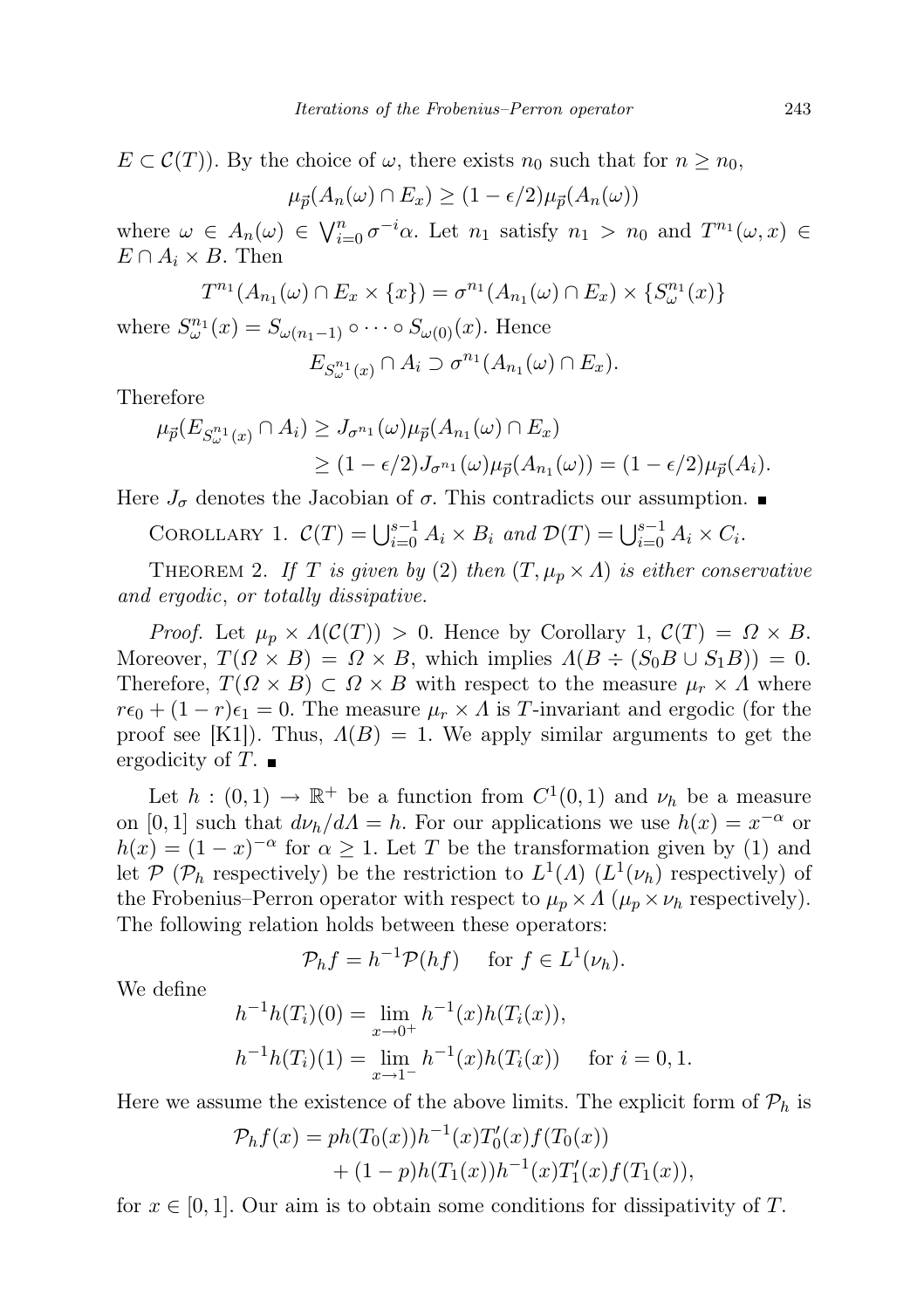THEOREM 3. Let T be given by (1). If for all  $x \in [0,1]$ ,  $\gamma(x) = ph^{-1}(x)h(T_0(x))T'_0(x) + (1-p)h^{-1}(x)h(T_1(x))T'_1(x) \le \beta < 1$ 

then T is totally dissipative.

*Proof.* By assumption,  $P_h(1) \leq \beta$ . Therefore  $P_h^n(1) \leq \beta^n$ . Let  $f \in L^1(\Lambda)$ be such that  $0 < f \leq h$ . Then

$$
P^{n}(f) = P^{n}\left(h\frac{f}{h}\right) = hP_{h}^{n}\left(\frac{f}{h}\right) \le hP_{h}^{n}(1) \le \beta^{n}h.
$$

Therefore, the measure of  $\{x : \sum_{n=0}^{\infty} P^n f < \infty\}$  is equal to one. This proves the theorem.  $\blacksquare$ 

2. An application. Let us consider the transformations

(3) 
$$
T_0(x) = (1 + \epsilon_0)x - \epsilon_0 x^2
$$
,  $T_1(x) = (1 - \epsilon_1)x + \epsilon_1 x^2$ ,

for  $\epsilon_0, \epsilon_1 \in [0, 1]$ . For  $h(x) = x^{-2}$  we determine p which satisfies

$$
\gamma(x) = p \frac{1 + \epsilon_0 - 2\epsilon_0 x}{(1 + \epsilon_0 - \epsilon_0 x)^2} + (1 - p) \frac{1 - \epsilon_1 + 2\epsilon_1 x}{(1 - \epsilon_1 + \epsilon_1 x)^2} < 1
$$

for every  $x \in [0, 1]$ . For this purpose we compute

$$
\gamma'(x) = -2p\epsilon_0^2 \frac{x}{(1+\epsilon_0-\epsilon_0 x)^3} - 2(1-p)\epsilon_1^2 \frac{x}{(1-\epsilon_1+\epsilon_1 x)^3} \le 0.
$$

Therefore,  $\gamma(x) \leq \gamma(0)$  for  $x \in [0,1]$ . Hence for  $\epsilon_1 \neq 1$  we get

$$
\beta = \gamma(0) < 1 \ \Leftrightarrow \ \frac{p}{1+\epsilon_0} + \frac{1-p}{1-\epsilon_1} < 1 \ \Leftrightarrow \ p > \frac{1+\epsilon_0}{\epsilon_1+\epsilon_0} \epsilon_1.
$$

The same reasoning applies to the case  $h(x) = (1 - x)^{-2}$ . For  $\epsilon_0 \neq 1$  we get

$$
\beta = \gamma(1) < 1 \ \Leftrightarrow \ \frac{p}{1-\epsilon_0} + \frac{1-p}{1+\epsilon_1} < 1 \ \Leftrightarrow \ p < \frac{1-\epsilon_0}{\epsilon_1+\epsilon_0} \epsilon_1.
$$

Therefore as a consequence of Theorem 3 we get

COROLLARY 2. If T is given by (3) then  $(T, \mu_p \times \Lambda)$  is totally dissipative whenever

$$
p < \frac{1 - \epsilon_0}{\epsilon_1 + \epsilon_0} \epsilon_1
$$
 or  $p > \frac{1 + \epsilon_0}{\epsilon_1 + \epsilon_0} \epsilon_1$ .

We can improve on the above by using  $h(x) = x^{-(1+\alpha)}$  or  $h(x) =$  $(1-x)^{-(1+\alpha)}$  for  $\alpha \in (0,1)$ .

Example. For

 $h(x) = x^{-1.4}, \quad p \ge 0.77, \quad \epsilon_0 = 0.9, \quad \epsilon_1 = 0.7$ 

we get  $\gamma(x) < 1$  for every  $x \in [0, 1]$ . Similarly for

$$
h(x) = (1 - x)^{-1.4}, \quad p \le 0.4, \quad \epsilon_0 = 0.5, \quad \epsilon_1 = 1
$$
  
we get  $\gamma(x) < 1$  for each  $x \in [0, 1]$ .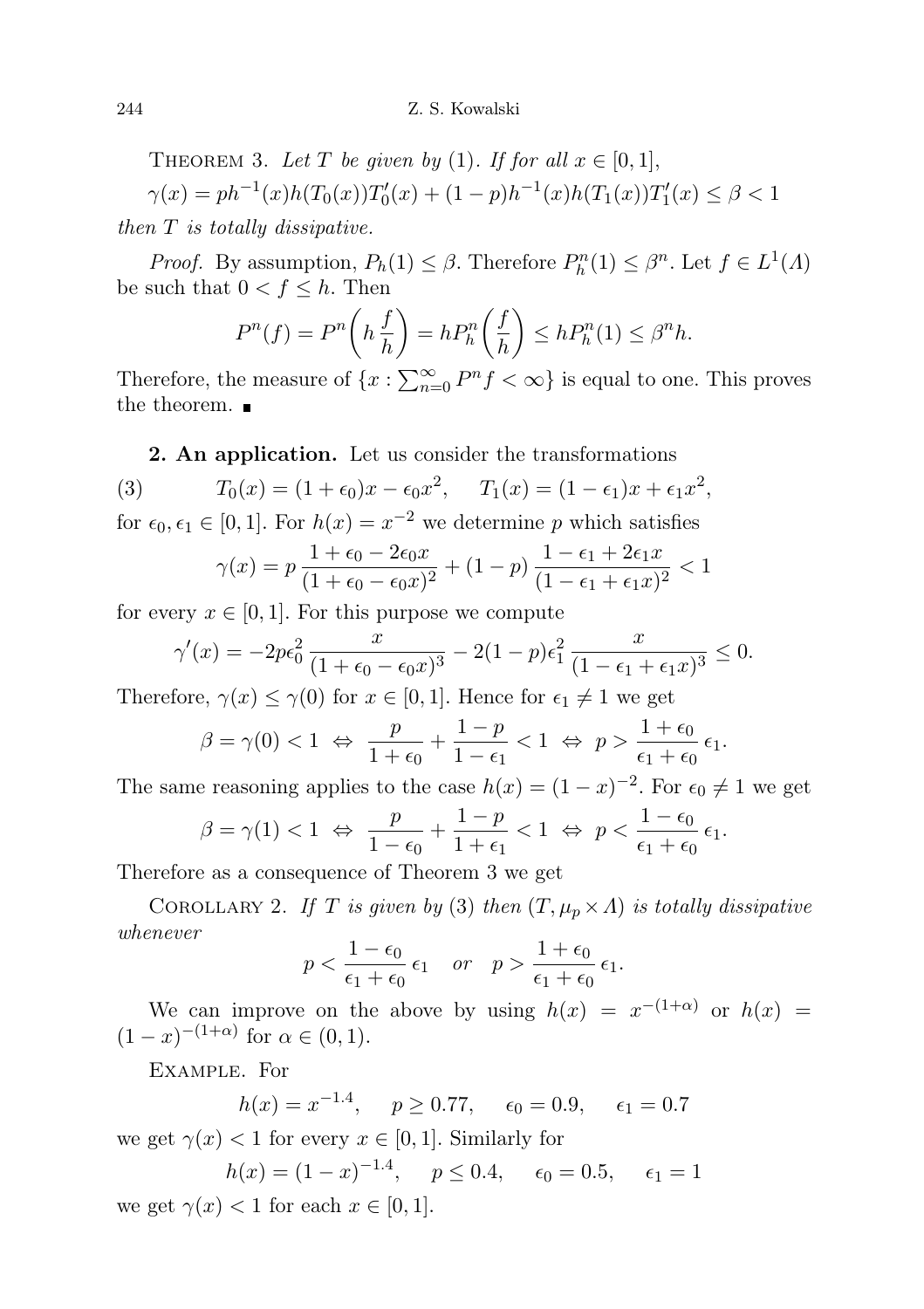**3. Fractional linear maps and R-extensions.** Let T be given by  $(1)$ where

$$
T_0 = T_{\lambda_0} = \frac{x}{\lambda_0 x + 1 - \lambda_0}, \quad \lambda_0 \in (0, 1),
$$
  

$$
T_1 = T_{\lambda_1} = \frac{x}{\lambda_1 x + 1 - \lambda_1}, \quad \lambda_1 < 0.
$$

REMARK 1. T has an equivalent invariant  $\sigma$ -finite measure for every  $p \in (0, 1)$ .

*Proof.* It is easy to see that the measure  $\mu_p \times \nu$  where  $d\nu/d\Lambda = 1/x(1 - x)$ is T-invariant.  $\blacksquare$ 

Let us observe that the system  $(\Omega \times [0,1], \mu_p \times \nu, T)$ , where T and  $\nu$  are considered above, is isomorphic to  $(\Omega \times \mathbb{R}, \mu_p \times \Lambda, \hat{T})$  where

$$
\hat{T}(\omega, u) = (\sigma(\omega), u + a_{\omega(0)}).
$$

Here  $a_0 = \ln(1 - \lambda_0)$  and  $a_1 = \ln(1 - \lambda_1)$ . The isomorphism is given by the map

$$
\varOmega\times\mathbb{R}\ni(\omega,u)\mapsto\left(\omega,\frac{e^u}{1+e^u}\right)\in\varOmega\times[0,1].
$$

Now we are in a position to use Corollary 8.15 of [A].

THEOREM 4. T is conservative if and only if

$$
p = \frac{\ln(1 - \lambda_1)}{\ln(\frac{1 - \lambda_1}{1 - \lambda_0})}.
$$

For other  $p$ ,  $T$  is totally dissipative.

The second observation relies on the representation of  $\hat{T}$  as a random walk on R. Namely,  $(\Omega \times \mathbb{R}, \mu_p \times \Lambda, \hat{T})$  is isomorphic to  $(\mathbb{R}^N, \mu, \sigma)$  via the map

$$
\Phi(\omega, u) = (u, u + a_{\omega(0)}, u + a_{\omega(0)} + a_{\omega(1)}, \ldots) \in \mathbb{R}^N.
$$

Here  $\sigma$  is the one-sided shift and  $\mu$  is determined by the "jump probability"

$$
P = p\delta_{\{\ln(1-\lambda_0)\}} + (1-p)\delta_{\{\ln(1-\lambda_1)\}}
$$

and Λ.

THEOREM 5.  $(\Omega \times [0,1], \mu_p \times \nu, T)$  is

(i) ergodic if and only if  $\frac{\ln(1-\lambda_1)}{\ln(1-\lambda_0)}$  is irrational,

(ii) not exact.

*Proof.* By results of [D-L] the random walk  $(\mathbb{R}^N, \mu, \sigma)$  is ergodic if and only if the set

$$
\{n\ln(1-\lambda_0)+m\ln(1-\lambda_1):m,n\in\mathbb{Z}\}\
$$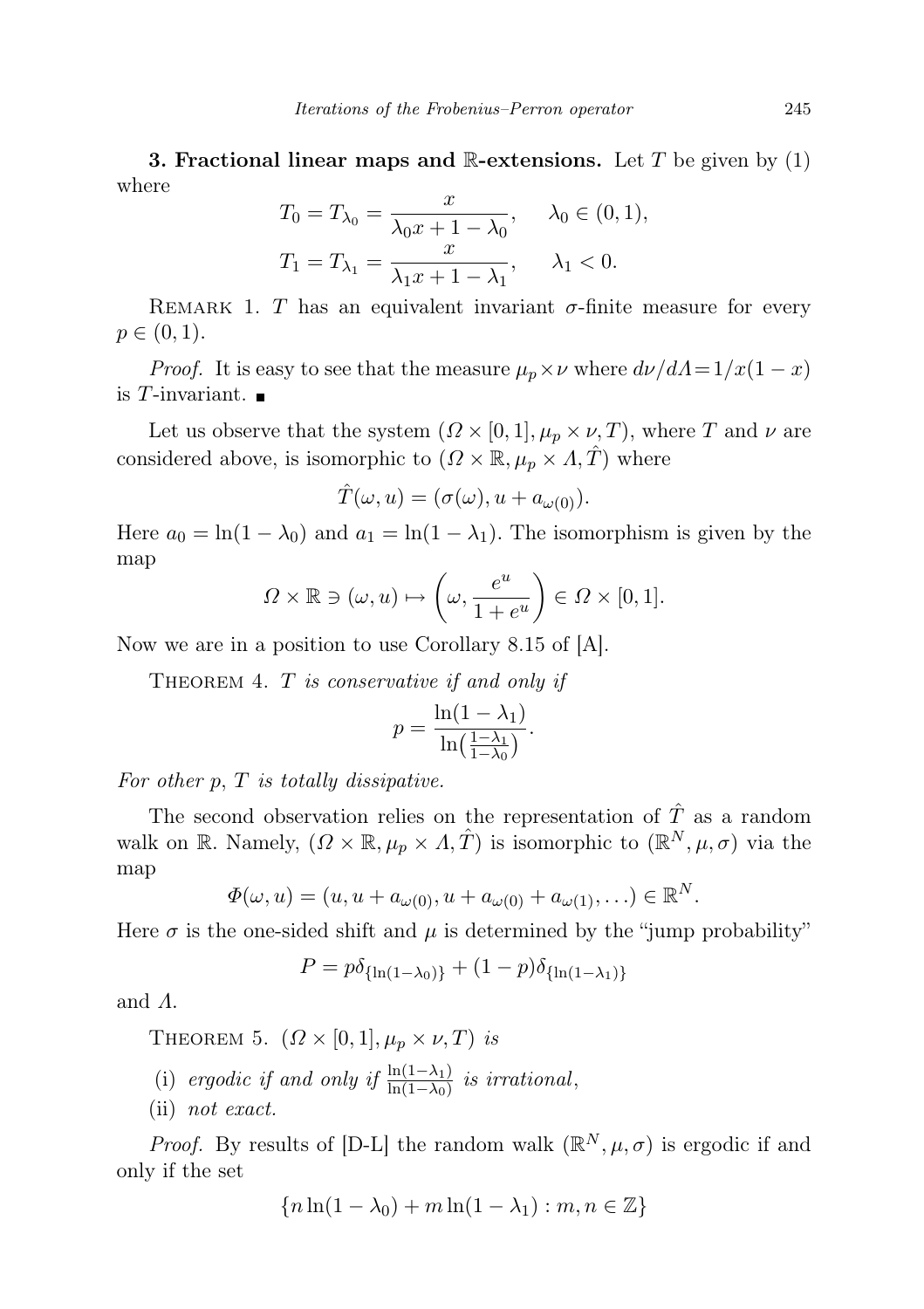is dense in R. But the above is equivalent to

$$
\frac{\ln(1-\lambda_1)}{\ln(1-\lambda_0)} \notin \mathbb{Q}.
$$

Moreover,  $(\mathbb{R}^N, \mu, \sigma)$  is exact if and only if

$$
\left\{ n \ln \left( \frac{1 - \lambda_1}{1 - \lambda_0} \right) : n \in \mathbb{Z} \right\}
$$

is dense in  $\mathbb R$ . But this is impossible.  $\blacksquare$ 

The isomorphism of T and  $\hat{T}$  carries new information about iterations of T. Namely,

$$
\hat{T}^n(\omega, u) = (\sigma^n(\omega), u + (n - S_n(\omega))a_0 + S_n(\omega)a_1)
$$

where

$$
S_n(\omega) = \sum_{k=0}^{n-1} \omega(k).
$$

Therefore,

$$
u + (n - S_n(\omega))a_0 + S_n(\omega)a_1 \to \infty
$$

and simultaneously

$$
1_{\varOmega\times[0,b]}(T^n(\omega,x))\to 0\quad\text{ for a.e. }\omega
$$

when

$$
p < \frac{\ln(1 - \lambda_1)}{\ln\left(\frac{1 - \lambda_1}{1 - \lambda_0}\right)}.
$$

Moreover,

$$
u + (n - S_n(\omega))a_0 + S_n(\omega)a_1 \to -\infty
$$

and at the same time

$$
1_{\Omega\times[b,1]}(T^n(\omega,x))\to 0
$$
 for a.e.  $\omega$ 

if

$$
\frac{\ln(1-\lambda_1)}{\ln\left(\frac{1-\lambda_1}{1-\lambda_0}\right)} < p.
$$

Here  $b \in (0, 1)$ . We will apply the last observations to parabolic extensions  $T$  given by (3). It is easy to see that

$$
sgn(T_0(x) - T_{\lambda_0}(x)) = sgn(\epsilon_0 \lambda_0 x - \epsilon_0 \lambda_0 + \epsilon_0 - \lambda_0)
$$

and

$$
sgn(T_1(x) - T_{\lambda_1}(x)) = sgn(-\epsilon_1 \lambda_1 x + \epsilon_1 \lambda_1 - \epsilon_1 - \lambda_1)
$$

for  $x \in (0,1)$ . Therefore, we get

$$
S_0(x) \ge T_{\lambda_0}^{-1}(x) \iff \epsilon_0 \le \lambda_0, \quad S_1(x) \ge T_{\lambda_1}^{-1}(x) \iff -\epsilon_1 \le \lambda_1
$$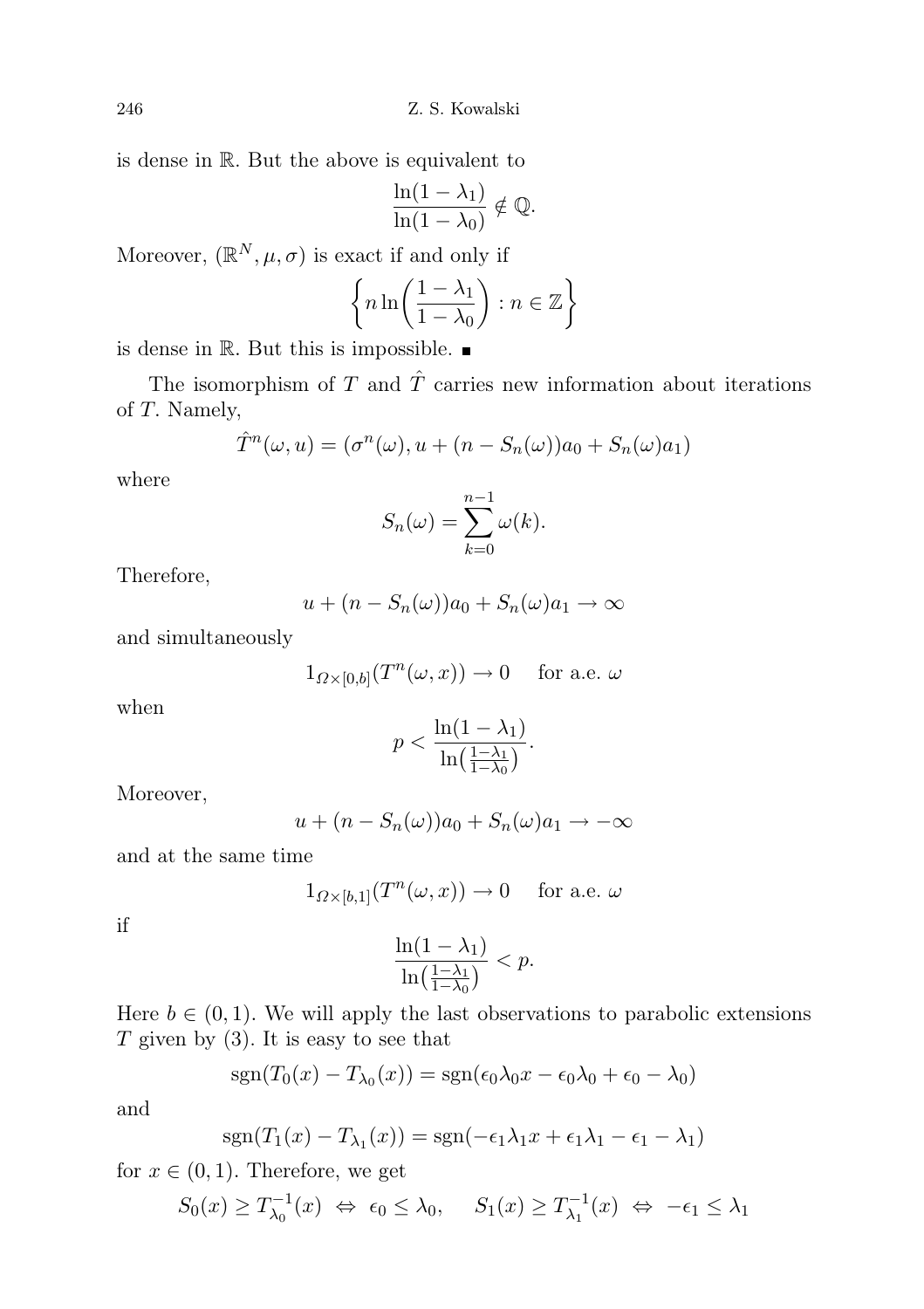and

$$
S_0(x) \le T_{\lambda_0}^{-1}(x) \iff \lambda_0 \le \frac{\epsilon_0}{1 + \epsilon_0},
$$
  

$$
S_1(x) \le T_{\lambda_1}^{-1}(x) \iff \lambda_1 \le -\frac{\epsilon_1}{1 - \epsilon_1}, \quad \epsilon_1 < 1.
$$

Therefore, for  $\epsilon_1 < 1$  and

$$
p > \frac{\ln(1 - \epsilon_1)}{\ln(\frac{1 - \epsilon_1}{1 + \epsilon_0})}
$$
  
= min  $\left\{ \frac{\ln(1 - \lambda_1)}{\ln(\frac{1 - \lambda_1}{1 - \lambda_0})} : (\lambda_0, \lambda_1) \in \left( 0, \frac{\epsilon_0}{1 + \epsilon_0} \right] \times \left( -\infty, -\frac{\epsilon_1}{1 - \epsilon_1} \right] \right\}$ 

we obtain

$$
\lim_{n \to \infty} 1_{\Omega \times [b,1]}(T^n(\omega, x)) = 0 \quad \text{for a.e. } \omega.
$$

Similarly, for

$$
p < \frac{\ln(1+\epsilon_1)}{\ln\left(\frac{1+\epsilon_1}{1-\epsilon_0}\right)} = \max\left\{\frac{\ln(1-\lambda_1)}{\ln\left(\frac{1-\lambda_1}{1-\lambda_0}\right)} : (\lambda_0, \lambda_1) \in [\epsilon_0, 1] \times [-\epsilon_1, 0]\right\}
$$

we have

$$
\lim_{n \to \infty} 1_{\Omega \times [0,b]}(T^n(\omega, x)) = 0 \quad \text{for a.e. } \omega.
$$

As a consequence we get

THEOREM 6. If T is given by (3) then  $(T, \mu_p \times \Lambda)$  is totally dissipative and the set of product measures in  $M_p$  is  $conv\{\mu_p \times \delta_{\{0\}}, \mu_p \times \delta_{\{1\}}\}\$  whenever

$$
p < \frac{\ln(1+\epsilon_1)}{\ln\left(\frac{1+\epsilon_1}{1-\epsilon_0}\right)} \quad \text{or} \quad p > \frac{\ln(1-\epsilon_1)}{\ln\left(\frac{1-\epsilon_1}{1+\epsilon_0}\right)}.
$$

Here  $M_p$  denotes the set of T-invariant probability measures m such that  $m|\mathcal{B} \times \{[0,1]\} = \mu_p.$ 

Proof. Let us assume the first inequality holds. Then

$$
\left\{(\omega, x) : \sum_{n=1}^{\infty} 1_{\Omega \times [0, b]}(T^n(\omega, x)) < \infty\right\}
$$

has measure one. Therefore, by the Halmos recurrence theorem [A],  $[0, b] \subset$  $\mathcal{D}_T$  for every  $0 < b < 1$ . Hence  $\mathcal{D}_T = [0, 1]$ . Moreover,

$$
A^{n} I(x) = \int_{0}^{x} P^{n} 1 dA = \int_{\Omega} \int_{0}^{1} P^{n} 1 \cdot 1_{\Omega \times [0,x]} dA d\mu_{p}
$$
  
= 
$$
\int_{\Omega} \int_{0}^{1} 1_{\Omega \times [0,x]} (T^{n}(\omega, t)) dA d\mu_{p} \to 0.
$$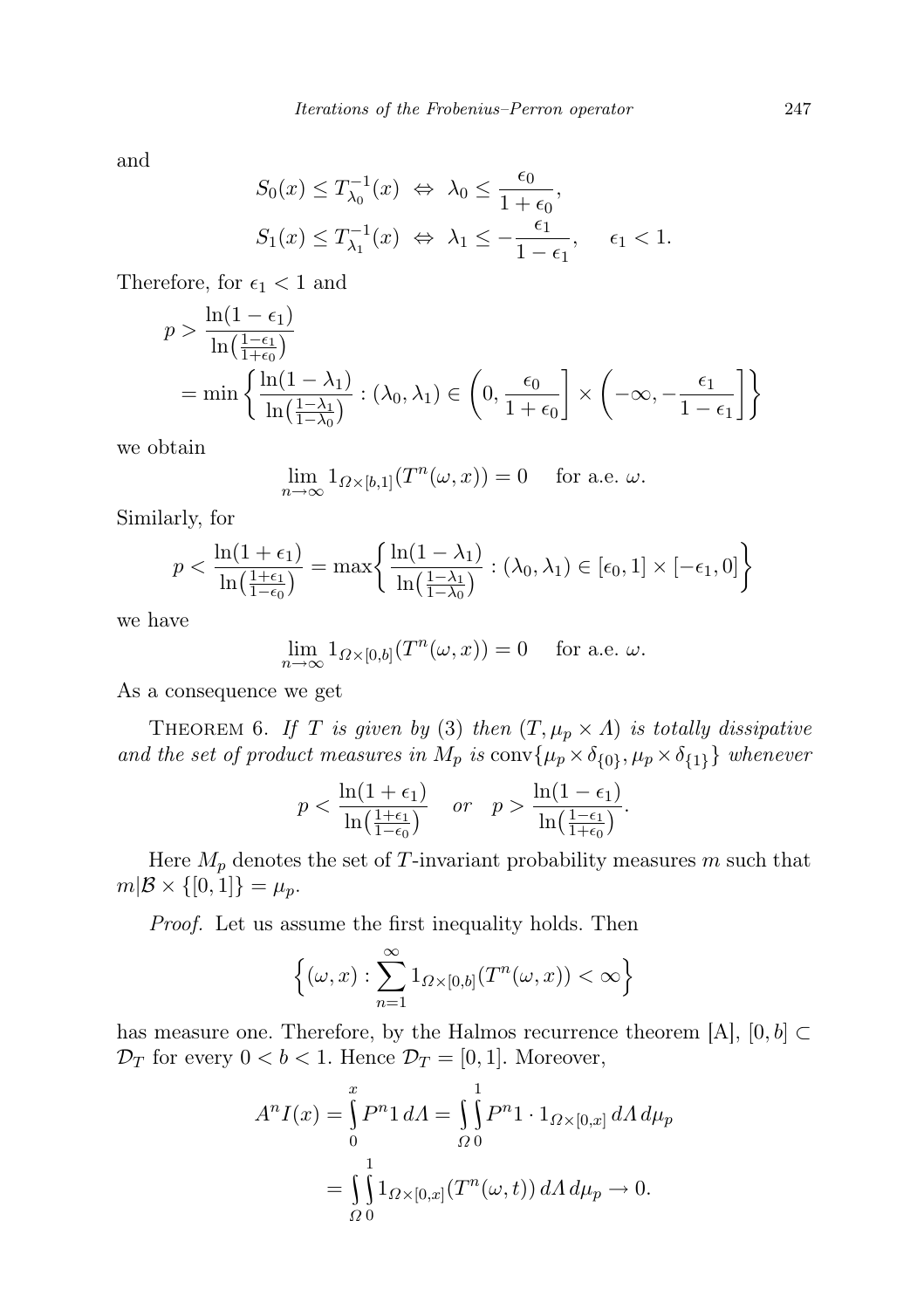Thus by Theorem 3 of [K3] we get the desired conclusion. The proof for the second inequality is similar.

4. The example. Let us consider the example from [K2]:

$$
T_0(x) = \frac{3}{2}x - \frac{1}{2}x^2
$$
,  $T_1(x) = x^2$ , i.e.  $\epsilon_0 = \frac{1}{2}$ ,  $\epsilon_1 = 1$ ,

and  $T$  given as in  $(1)$ .

THEOREM 7.  $M_p = \text{conv}\{\mu_p \times \delta_{\{0\}}, \mu_p \times \delta_{\{1\}}, \mu_p \times \Lambda\}$  for  $p = 2/3$ . The set of product measures in  $M_p$  is  $conv\{\mu_p \times \delta_{\{0\}}, \mu_p \times \delta_{\{1\}}\}$  for  $p \in (0, 1/2]$ . Moreover,  $(T, \mu_p \times \Lambda)$  is totally dissipative for  $p < 1/2$ .

REMARK 2. We only need to prove the case  $p = 1/2$ . The other conclusions result from Theorem 6 and Theorem 3 of [K3] respectively.

We will need the considerations below. Define the operator  $\mathcal A$  on  $\mathcal D$  as follows:

$$
\mathcal{A}F(x) = \frac{1}{2}F(T_0(x)) + \frac{1}{2}F(T_1(x)) \quad \text{for } F \in \mathcal{D}.
$$

Let  $\nu_F$  denote the measure determined by F.

FACT ([K2]). The measure  $\mu_{1/2} \times \nu_F$  is T-invariant if and only if  $\mathcal{A}F$  $=$   $F$ .

Lemma 1.

$$
\lim_{n \to \infty} \mathcal{A}^n I(x) \le \frac{1}{2} \quad \text{for } x \in [0, 1).
$$

*Proof.* Since  $T_1(T_0(x)) \leq I(x)$  for  $x \in [0,1]$  we have

$$
\mathcal{A}^n I(x) \leq \frac{1}{2^n} \sum_{k=0}^n {n \choose k} x^{2^{2k-n}} \n\leq \frac{1}{2^n} \sum_{k=0}^{E(n/2)} {n \choose k} x^{2^{2k-n}} + \frac{1}{2^n} \sum_{k=E(n/2)}^{E(n/2)+s} {n \choose k} \n+ \left[ \frac{1}{2^n} \sum_{k=E(n/2)+s+1}^n {n \choose k} \right] x^{2^s} \n\leq \frac{1}{2} + \frac{1}{2^n} \sum_{k=E(n/2)}^{E(n/2)+s} {n \choose k} + \frac{1}{2} x^{2^s},
$$

where  $E(x)$  denotes the integer part of x. By the existence of  $\lim_{n\to\infty} \mathcal{A}^n I$ (see Lemma 3 of [K2]) we get

$$
\lim_{n \to \infty} \mathcal{A}^n I(x) \le \frac{1}{2} + \frac{1}{2} x^{2^s} \quad \text{for any } s \ge 1.
$$

Therefore  $\lim_{n\to\infty} \mathcal{A}^n I(x) \leq 1/2$  for  $x \in [0,1)$ .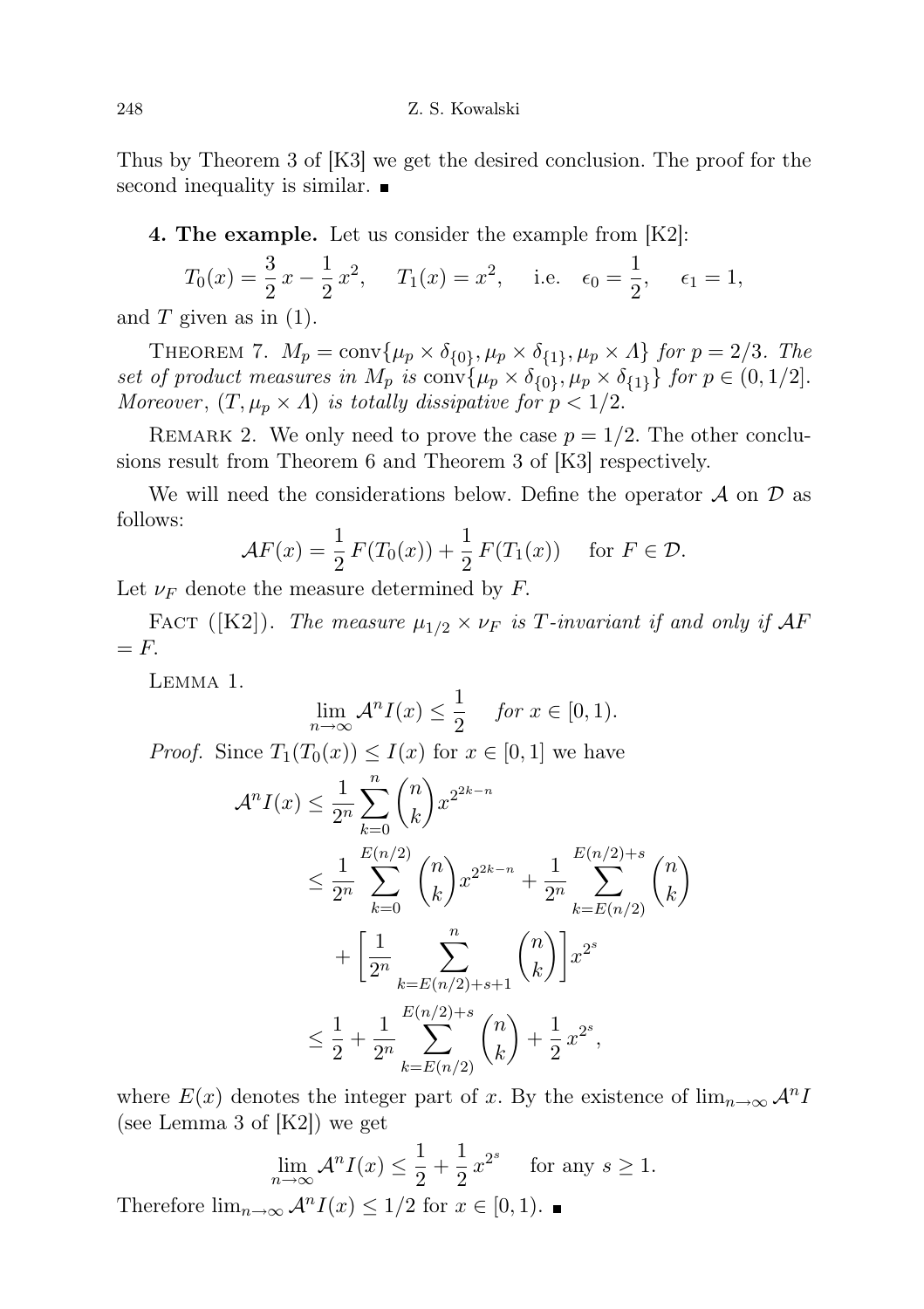LEMMA 2. Let  $\omega(x)$  be a polynomial such that  $0 \leq \omega(x) \leq \delta$  for  $x \in$  $[0, 1], \omega(0) = 0$  and  $\delta < 1$ . Then  $\limsup_{n \to \infty} A^n \omega(x) \leq 1/2$  for  $x \in [0, 1)$ .

Proof. We first observe that

$$
\limsup_{n \to \infty} \mathcal{A}^n I^{1/k}(x) \le \frac{1}{2} \quad \text{for } x \in [0,1) \text{ and } k = 1,2,\dots.
$$

Let

$$
d_n(x) = \frac{1}{2^n} \sum_{k=0}^n {n \choose k} x^{2^{2k-n}}
$$

.

By the proof of Lemma 1 we see that  $\mathcal{A}^n I^{1/k}(x) \leq d_n(x^{1/k})$  and naturally

$$
\limsup_{n \to \infty} \mathcal{A}^n I^{1/k}(x) \le \frac{1}{2} + \frac{1}{2} x^{2^s/k} \quad \text{for } s = 1, 2, \dots.
$$

Therefore  $\limsup_{n\to\infty} \mathcal{A}^n I^{1/k} \leq 1/2$  for  $x \in [0,1)$ . Let  $\omega(x)$  be a polynomial satisfying our assumptions. Then  $\omega(x) \leq x^{1/2}$  for  $x \in [0, \epsilon]$  and for some  $\epsilon > 0$ . If we take k such that  $\epsilon^{1/k} > \delta$  then  $\omega(x) \leq x^{1/k}$  for  $x \in [0,1]$ . Hence  $\mathcal{A}^n \omega \leq \mathcal{A}^n I^{1/k}$  and as a result

$$
\limsup_{n \to \infty} \mathcal{A}^n \omega(x) \le \limsup_{n \to \infty} \mathcal{A} I^{1/k}(x) \le \frac{1}{2} \quad \text{for } x \in [0, 1). \blacksquare
$$

LEMMA 3. Let T be given by (2) and let  $\mu_p \times \nu_p$  be a T-invariant measure. If  $\nu_p \notin \text{conv}{\{\delta_{\{0\}}, \delta_{\{1\}}\}\}$  then  $\nu_F$  has the dense support property (equivalently  $F$  is 1-1).

*Proof.* Let  $T_0 = (1 + \epsilon_0)x - \epsilon_0 g(x)$  and  $T_1(x) = (1 - \epsilon_1)x + \epsilon_1 g(x)$  for  $\epsilon_0, \epsilon_1 > 0$ . Then

$$
T_0(x) = (1 + \epsilon)x - \epsilon T_1(x) \quad \text{for } \epsilon = \epsilon_0/\epsilon_1.
$$

Let  $(a, b)$  be a nonempty interval of maximal length such that  $F|(a, b) =$ const. By assumptions we have  $(a, b) \neq (0, 1)$  and  $T_0(b) - T_0(a) \leq b - a$ ,  $T_1(b) - T_1(a) \leq b - a$ . Here we use the fact that  $F(T_0(a), T_0(b)) = \text{const}$ and  $F|(T_1(a), T_1(b)) = \text{const}$  by Lemma 1 of [K2]. In particular,

$$
T_0(b) - T_0(a) \le b - a \Leftrightarrow (1 + \epsilon)b - \epsilon T_1(b) - (1 + \epsilon)a + \epsilon T_1(a) \le b - a
$$
  

$$
\Leftrightarrow T_1(b) - T_1(a) \ge b - a.
$$

Therefore,  $T_1(b) - T_1(a) = b - a$  and by induction  $T_1^n(b) - T_1^n(a) = b - a$  for  $n = 1, 2, \ldots$  Hence  $a = b$ .

Proof of Theorem 7. Suppose, contrary to our claim, that there exists a product measure in  $M_{1/2}$  outside conv $\{\mu_p \times \delta_{\{0\}}, \mu_p \times \delta_{\{1\}}\}\.$  We may assume (by ergodic decomposition  $[Ki]$ ) that there exists a distribution G such that  $\mu_p \times \nu_G$  is ergodic and  $\nu_G \notin \text{conv}\{\delta_{\{0\}}, \delta_{\{1\}}\}.$  Since  $\nu_G$  has the dense support property (by Lemma 3) we see that  $G$  is continuous and increasing. Therefore